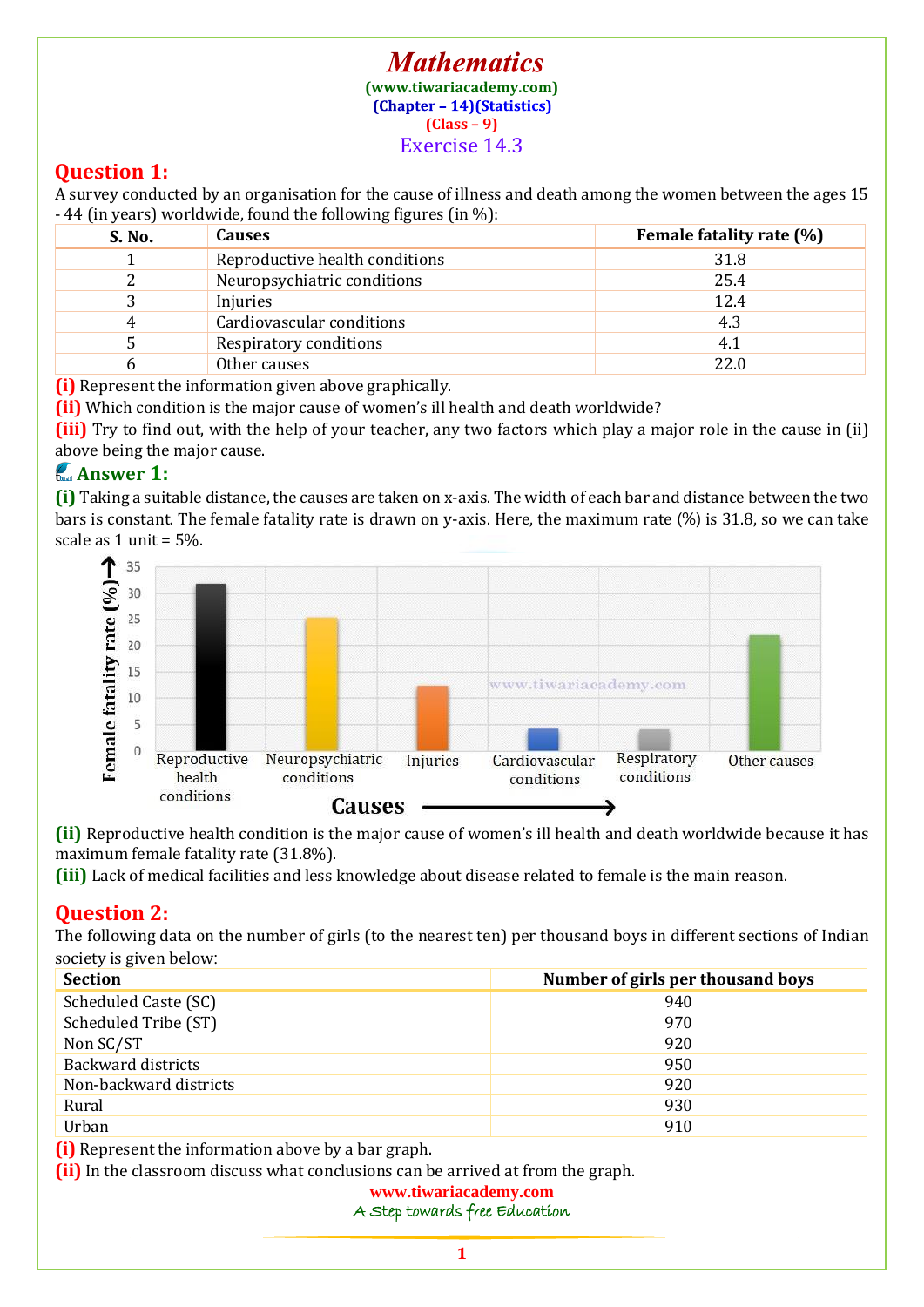#### **Mathematics [\(www.tiwariacademy.com\)](http://www.tiwariacademy.com/)** (Chapter - 14) (Statistics) **(Class – 9)**

# **Answer 2:**

**(i)** Taking a suitable distance, the causes are taken on x-axis. The width of each bar and distance between the two bars is constant. Taking 'number of girls per 1000' on y-axis and suitable scale the bar graph is drawn. Here, the number of girls lie between 910 and 970, so the scale is 1 unit = 10 girls.



**(ii)** As per conclusion of the graph, the number of girls per 1000 boys is maximum (970) in scheduled Tribe and minimum (910) in urban areas.

# **Question 3:**

Given below are the seats won by different political parties in the polling outcome of a state assembly elections:

| <b>Political Party</b> | <b>Seats Won</b>             |
|------------------------|------------------------------|
| л                      | 75                           |
|                        | 55                           |
|                        | 27                           |
|                        | 29                           |
|                        | n an a<br><b>TELES</b><br>10 |
|                        | רי ר                         |

**(i)** Draw a bar graph to represent the polling results.

**(ii)** Which political party won the maximum number of seats?

# **Answer 3:**

**(i)** Taking a suitable distance, the causes are taken on x-axis. The width of each bar and distance between the two bars is constant. Taking number of seats won on y-axis and suitable scale the bar graph is drawn below. As the maximum number of seats won is 75, so the scale is 1 units = 10 seats.



**[www.tiwariacademy.com](http://www.tiwariacademy.com/) (ii)** Political party A won the maximum (75) number of seats.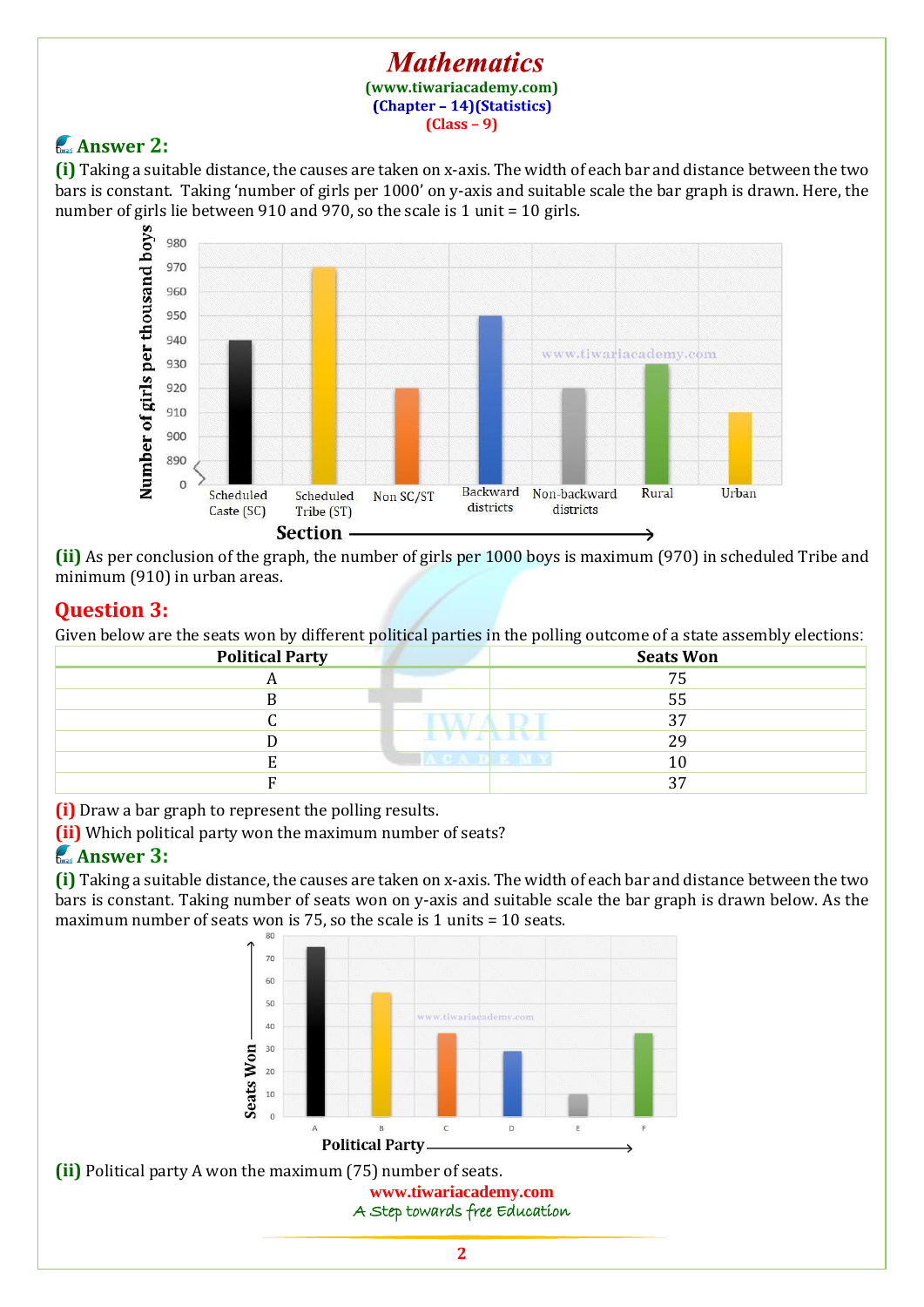#### **Mathematics [\(www.tiwariacademy.com\)](http://www.tiwariacademy.com/)** (Chapter - 14) (Statistics) **(Class – 9)**

## **Question 4:**

The length of 40 leaves of a plant are measured correct to one millimetre, and the obtained data is represented in the following table:

| Length (in mm) | <b>Number of leaves</b> |
|----------------|-------------------------|
| $118 - 126$    |                         |
| $127 - 135$    |                         |
| $136 - 144$    | q                       |
| $145 - 153$    | 12                      |
| $154 - 162$    |                         |
| $163 - 171$    |                         |
| $172 - 180$    |                         |

**(i)** Draw a histogram to represent the given data.

**(ii)** Is there any other suitable graphical representation for the same data?

**(iii)** Is it correct to conclude that the maximum number of leaves are 153 mm long? Why?

### **Answer 4:**

**(i)** Here, the class intervals are not continuous. So, to make it continuous, add 0.5 to upper limit and subtract 0.5 from the lower limit. The new continuous class intervals are 117.5 – 126.5, 126.5 – 135.5, 135.5 – 144.5, etc.

| Length (in mm)  | <b>Number of leaves</b> |
|-----------------|-------------------------|
| $117.5 - 126.5$ |                         |
| $126.5 - 135.5$ |                         |
| $135.5 - 144.5$ |                         |
| $144.5 - 153.5$ | 12                      |
| $153.5 - 162.5$ |                         |
| $162.5 - 171.5$ |                         |
| $171.5 - 180.5$ |                         |

The histogram for the data is given below:



**(ii)** The other suitable graphical representation for the same data is frequency polygon. **(iii)** No, because the number of leaves are maximum (12) in 144.5 to 153.5 range. But this doesn't mean to say that each are 153 in length.

**[www.tiwariacademy.com](http://www.tiwariacademy.com/)** A Step towards free Education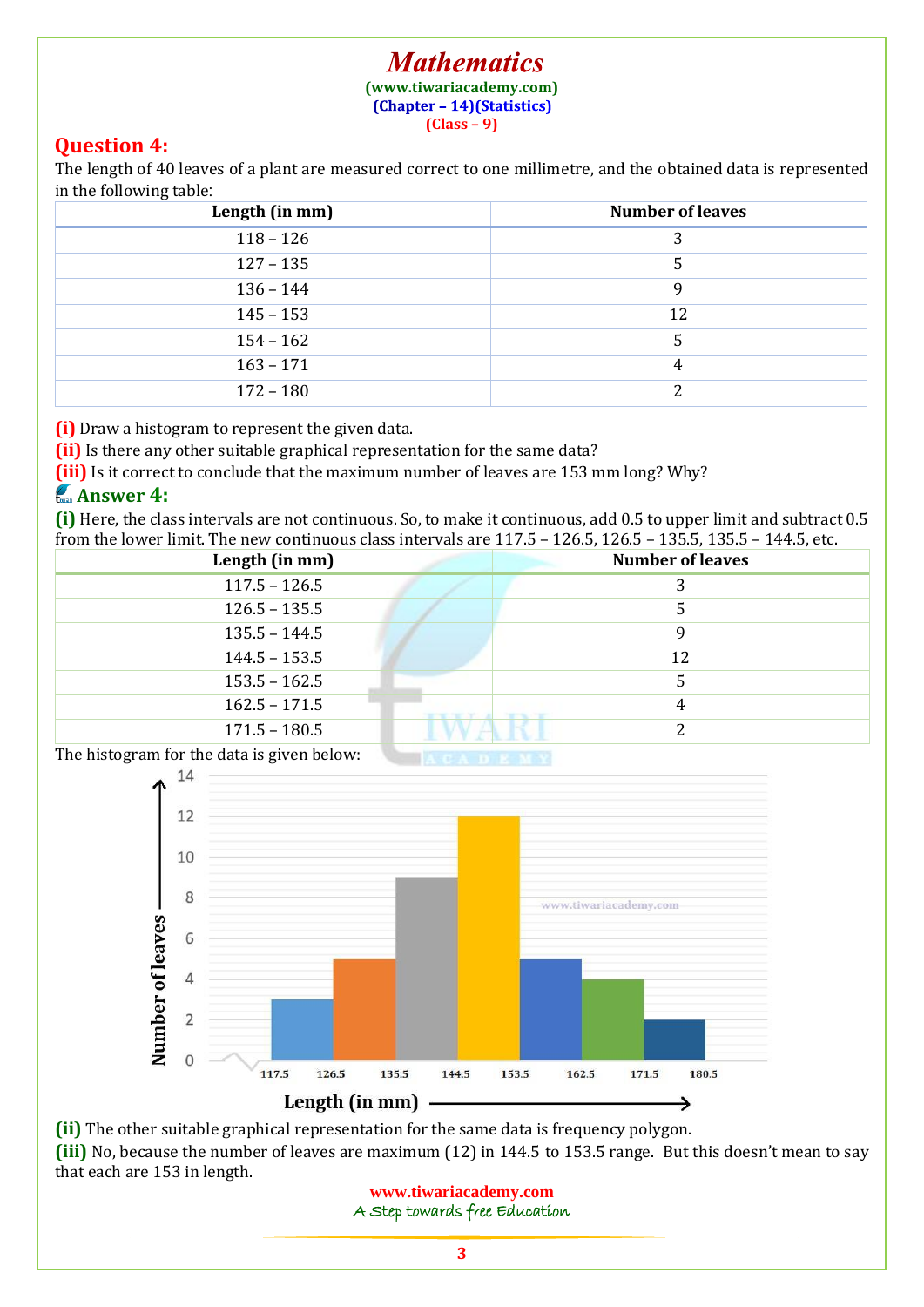### **Mathematics [\(www.tiwariacademy.com\)](http://www.tiwariacademy.com/)**

(Chapter - 14) (Statistics)

**(Class – 9)**

# **Question 5:**

The following table gives the life times of 400 neon lamps:

| ້<br>$\overline{\phantom{a}}$<br>Life time (in hours) | <b>Number of lamps</b> |
|-------------------------------------------------------|------------------------|
| $300 - 400$                                           | 14                     |
| $400 - 500$                                           | 56                     |
| $500 - 600$                                           | 60                     |
| $600 - 700$                                           | 86                     |
| $700 - 800$                                           | 74                     |
| $800 - 900$                                           | 62                     |
| $900 - 1000$                                          | 48                     |

**(i)** Represent the given information with the help of a histogram.

**(ii)** How many lamps have a life time of more than 700 hours?

## **Answer 5:**

**(i)** The histogram representing the above data is given below:



**(ii)** 184 (74 + 62 + 48 = 184) lamps have a life time of more than 700 hours.

# **Question 6:**

The following table gives the distribution of students of two sections according to the marks obtained by them:

| <b>Section A</b> |           | <b>Section B</b> |           |  |
|------------------|-----------|------------------|-----------|--|
| Marks            | Frequency | Marks            | Frequency |  |
| $0 - 10$         |           | $0 - 10$         |           |  |
| $10 - 20$        | q         | $10 - 20$        | 19        |  |
| $20 - 30$        | 17        | $20 - 30$        | 15        |  |
| $30 - 40$        | 12        | $30 - 40$        | 10        |  |
| $40 - 50$        | a         | $40 - 50$        |           |  |

Represent the marks of the students of both the sections on the same graph by two frequency polygons. From the two polygons compare the performance of the two sections.

> **[www.tiwariacademy.com](http://www.tiwariacademy.com/)** A Step towards free Education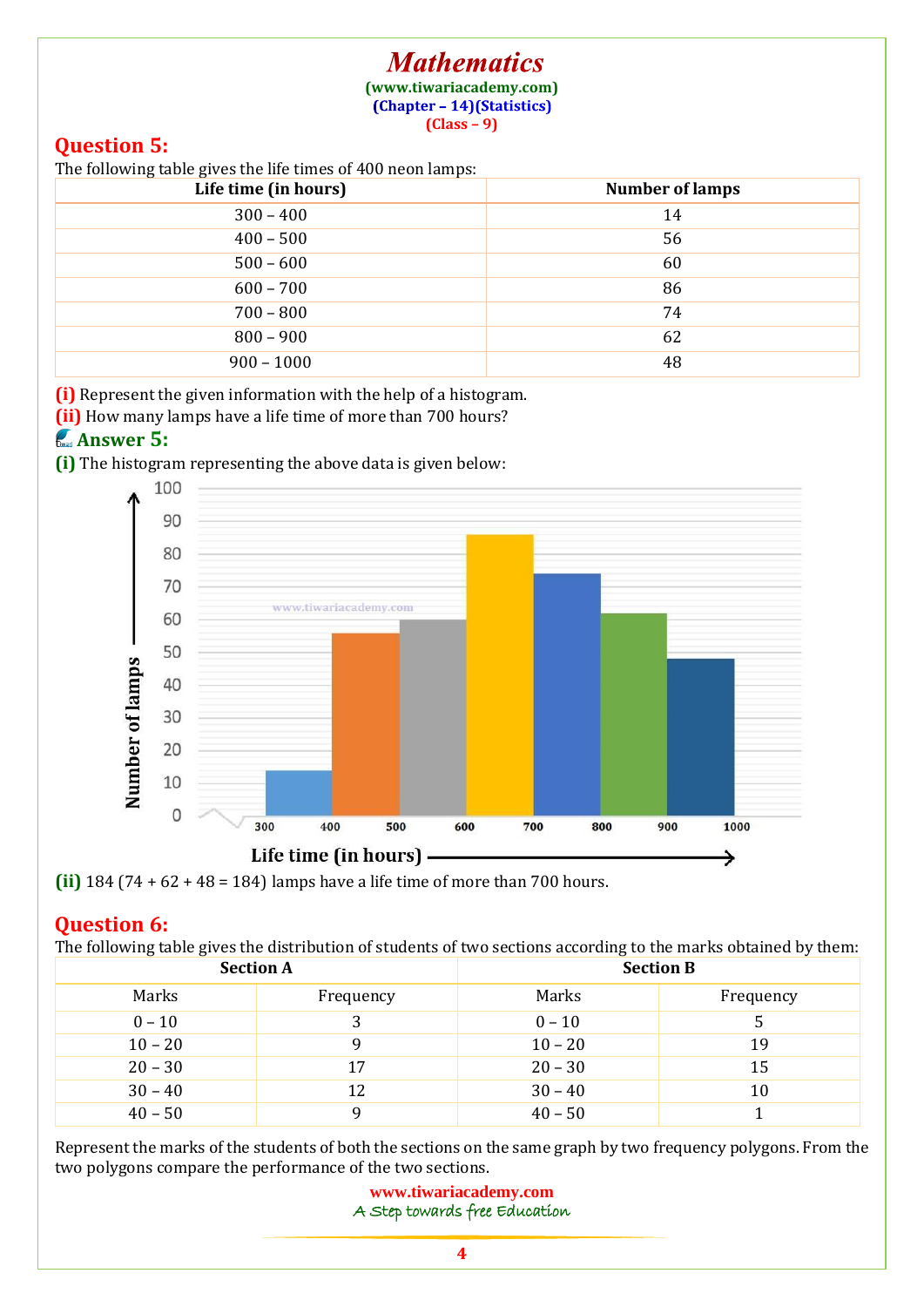#### **Mathematics [\(www.tiwariacademy.com\)](http://www.tiwariacademy.com/)** (Chapter - 14) (Statistics) **(Class – 9)**

### **Answer 6:**

| $\sim$           |              |           |                  |              |           |
|------------------|--------------|-----------|------------------|--------------|-----------|
| <b>Section A</b> |              |           | <b>Section B</b> |              |           |
| Marks            | Class - Mark | Frequency | Marks            | Class - Mark | Frequency |
| $0 - 10$         |              |           | $0 - 10$         |              |           |
| $10 - 20$        | 15           |           | $10 - 20$        | 15           | 19        |
| $20 - 30$        | 25           | 17        | $20 - 30$        | 25           | 15        |
| $30 - 40$        | 35           | 12        | $30 - 40$        | 35           | 10        |
| $40 - 50$        | 45           |           | $40 - 50$        | 45           |           |

The frequency polygon of the above data is given below:



The comparison of two polygons states that the performance of students of section A is better than section B.

### **Question 7:**

The runs scored by two teams A and B on the first 60 balls in a cricket match are given below:

| <b>Number of balls</b> | <b>Team A</b>             | <b>Team B</b> |
|------------------------|---------------------------|---------------|
| $1 - 6$                |                           |               |
| $7 - 12$               |                           | h             |
| $13 - 18$              |                           |               |
| $19 - 24$              |                           | 10            |
| $25 - 30$              | 4                         |               |
| $31 - 36$              |                           |               |
| $37 - 42$              | anang<br>$6 \overline{6}$ |               |
| $43 - 48$              | 10                        |               |
| $49 - 54$              |                           |               |
| $55 - 60$              |                           | 10            |

Represent the data of both the teams on the same graph by frequency polygons.

[**Hint**: First make the class intervals continuous.]

## **Answer 7:**

Here, the class intervals are not continuous. So, to make it continuous, add 0.5 to upper limit and subtract 0.5 from the lower limit. The new continuous class intervals are 0.5 –6.5, 6.5 – 12.5, 12.5 – 18.5, etc.

| <b>Number of balls</b> | Class - Mark | <b>Team A</b> | <b>Team B</b> |
|------------------------|--------------|---------------|---------------|
| $0.5 - 6.5$            | 3.5          |               |               |
| $6.5 - 12.5$           | 9.5          |               |               |
| $12.5 - 18.5$          | 15.5         | 8             |               |
| $18.5 - 24.5$          | 21.5         |               | 10            |
| $24.5 - 30.5$          | 27.5         |               |               |
| $30.5 - 36.5$          | 33.5         |               |               |
| $36.5 - 42.5$          | 39.5         | 6             |               |
| $42.5 - 48.5$          | 45.5         | 10            |               |
| $48.5 - 54.5$          | 51.5         | b             |               |
| $54.5 - 60.5$          | 57.5         | ∍             | 10            |

#### **[www.tiwariacademy.com](http://www.tiwariacademy.com/)**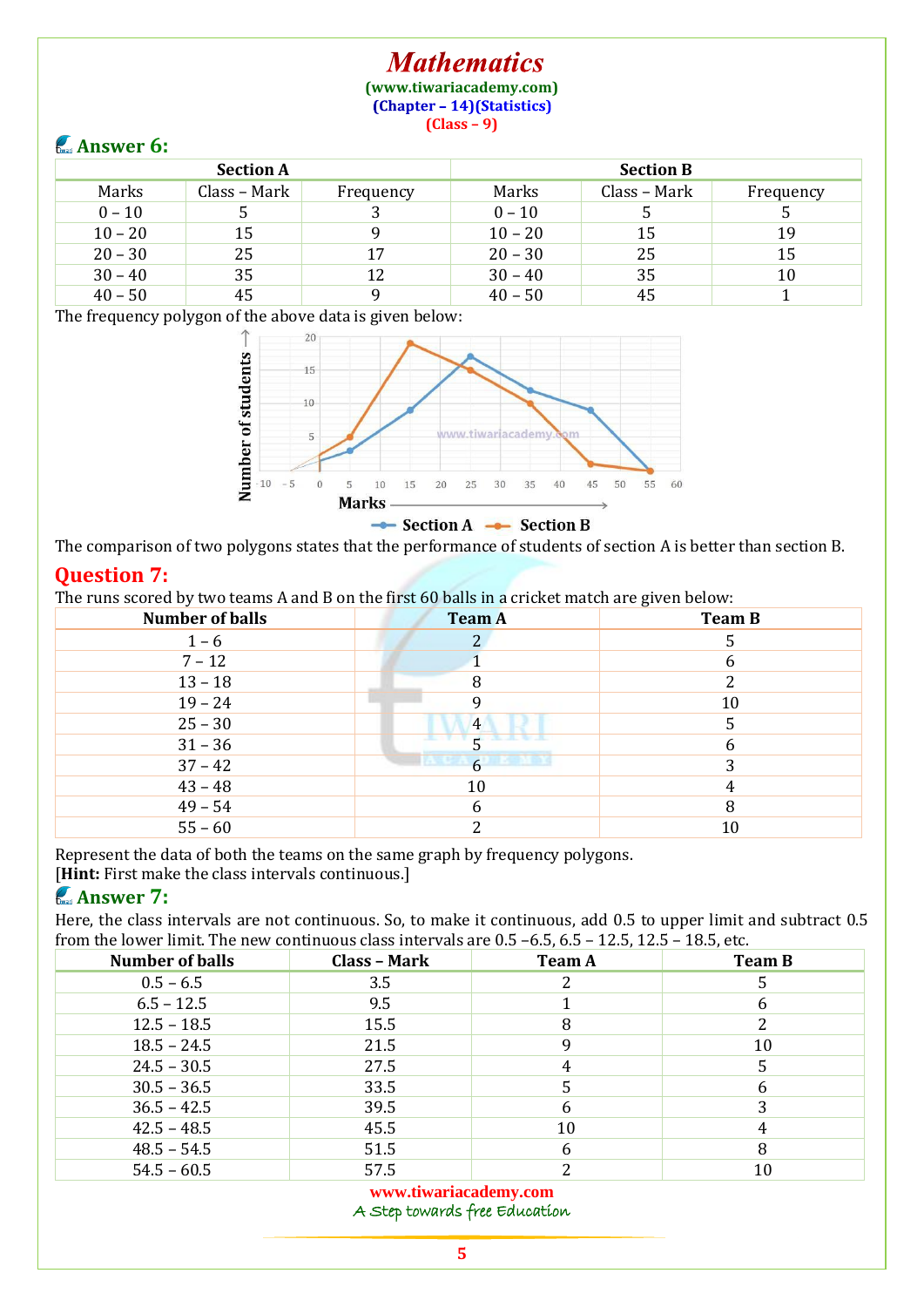#### **Mathematics [\(www.tiwariacademy.com\)](http://www.tiwariacademy.com/)** (Chapter - 14) (Statistics) **(Class – 9)** The frequency polygon representing the above data is given below:  $12<sub>2</sub>$ 10  $\overline{a}$ cademy.con 6 Numbers of runs- $\overline{4}$  $\overline{2}$  $\alpha$ 12.5 15.5 18.5 21.5 24.5 27.5 30.5 33.5 36.5 39.5 42.5 45.5 48.5 51.5 54.5 57.5 60.5 63.5  $-5.5$  $-2.5$  $0.5$  $3.5$ 6.5  $9.5$ 66.5  $\rightarrow$  Team A  $\rightarrow$  Team B Number of balls-ঌ

### **Question 8:**

A random survey of the number of children of various age groups playing in a park was found as follows:

| Age (in years) |                          | <b>Number of children</b> |
|----------------|--------------------------|---------------------------|
| $1 - 2$        |                          |                           |
| $2 - 3$        |                          | 3                         |
| $3 - 5$        |                          |                           |
| $5 - 7$        |                          | 12                        |
| $7 - 10$       |                          |                           |
| $10 - 15$      | <b>Contract Contract</b> | 10                        |
| $15 - 17$      | <b>INSOLA DEPARTMENT</b> |                           |

Draw a histogram to represent the data above.

## **Answer 8:**

Areas of rectangles in histogram is directly proportional to frequency. Here, the width of rectangles are changing, so length must be changed to make the area of rectangle proportional to frequencies.

| ັ<br>Age (in years) | <b>Number of children</b> | <b>Width of rectangle</b> | Length of rectangle                   |
|---------------------|---------------------------|---------------------------|---------------------------------------|
| $1 - 2$             | 5                         |                           | 5<br>$\frac{1}{2} \times 1 = 5$       |
| $2 - 3$             | 3                         | 1                         | າ<br>$\frac{3}{7} \times 1 = 3$       |
| $3 - 5$             | 6                         | 2                         | 6<br>$\times$ 1 = 3<br>$\overline{a}$ |
| $5 - 7$             | 12                        | $\overline{2}$            | $\frac{12}{2} \times 1 = 6$           |
| $7 - 10$            | 9                         | 3                         | $\frac{\pi}{2} \times 1 = 3$          |
| $10 - 15$           | 10                        | 5                         | 10<br>$\frac{1}{5}$ x 1 = 2           |
| $15 - 17$           | $\overline{4}$            | 2                         | $\frac{4}{2} \times 1 = 2$            |

**[www.tiwariacademy.com](http://www.tiwariacademy.com/)**